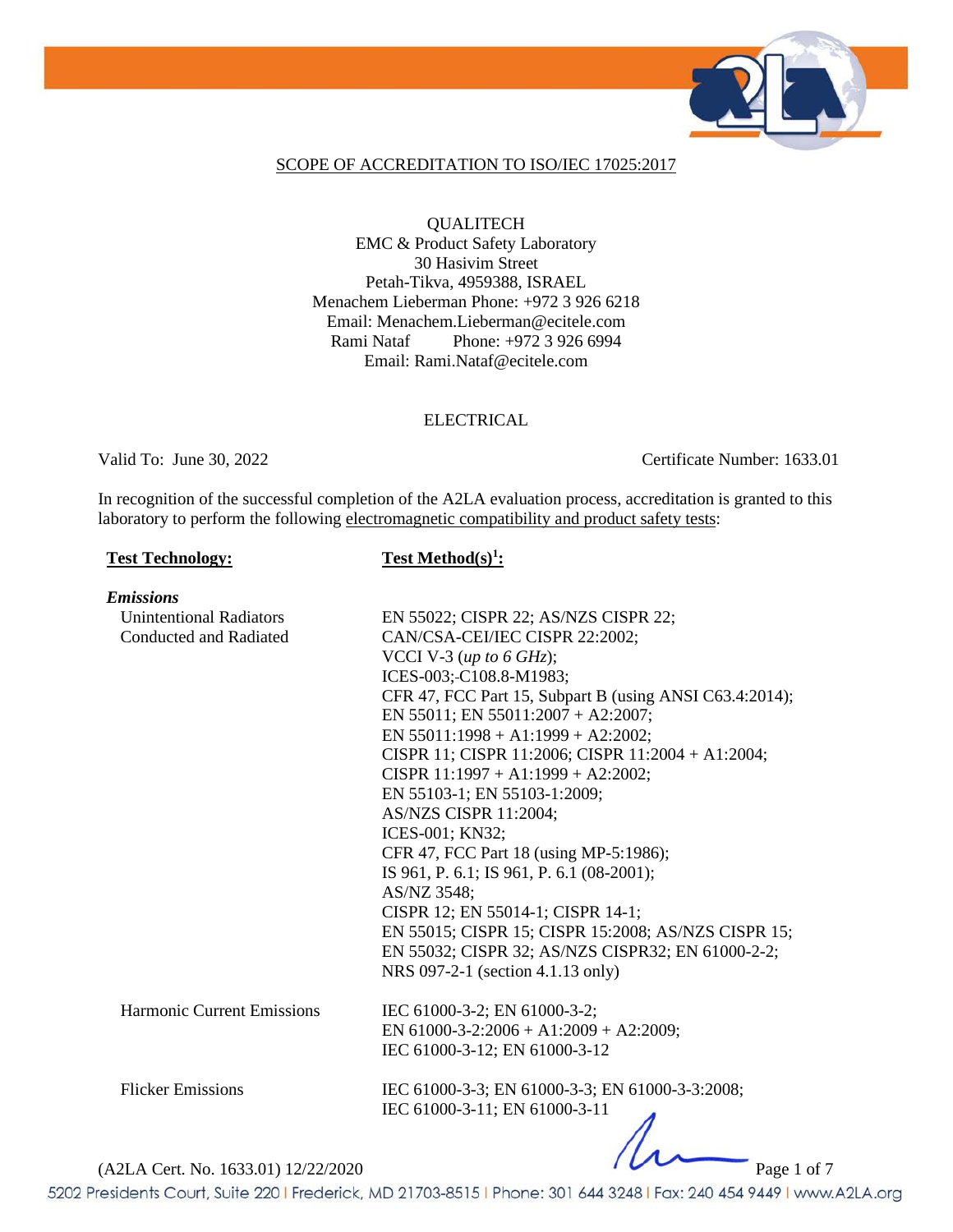# **Test Method(s)<sup>1</sup>:**

# *Immunity*

| 1111111111111 y<br>Electrostatic Discharge (ESD)                                               | IEC 61000-4-2; EN 61000-4-2; EN 61000-4-2:2009                                                                                                                                                                                                                                                                                                                          |
|------------------------------------------------------------------------------------------------|-------------------------------------------------------------------------------------------------------------------------------------------------------------------------------------------------------------------------------------------------------------------------------------------------------------------------------------------------------------------------|
| Radiated Immunity (up to 18 GHz)                                                               | IEC 61000-4-3; EN 61000-4-3;<br>EN 61000-4-3:2006 + A1:2008 + A2:2010 + IS:2009                                                                                                                                                                                                                                                                                         |
| <b>Electrical Fast Transient/Burst</b><br>(EFT)                                                | IEC 61000-4-4; EN 61000-4-4;<br>EN 61000-4-4:2004 + A1:2010                                                                                                                                                                                                                                                                                                             |
| Surge                                                                                          | IEC 61000-4-5; EN 61000-4-5; EN 61000-4-5:2006                                                                                                                                                                                                                                                                                                                          |
| <b>Conducted Immunity</b>                                                                      | IEC 61000-4-6; EN 61000-4-6; EN 61000-4-6:2009                                                                                                                                                                                                                                                                                                                          |
| Power Frequency Magnetic Fields                                                                | IEC 61000-4-8; EN 61000-4-8                                                                                                                                                                                                                                                                                                                                             |
| <b>Pulse Magnetic Field</b>                                                                    | IEC 61000-4-9; EN 61000-4-9                                                                                                                                                                                                                                                                                                                                             |
| Damped Oscillatory Magnetic Field                                                              | IEC 61000-4-10; EN 61000-4-10                                                                                                                                                                                                                                                                                                                                           |
| Voltage Dips, Short Interruptions<br>and Variations                                            | IEC 61000-4-11; EN 61000-4-11; EN 61000-4-11:2004                                                                                                                                                                                                                                                                                                                       |
| <b>Ring Wave</b>                                                                               | IEC 61000-4-12; EN 61000-4-12                                                                                                                                                                                                                                                                                                                                           |
| Conducted, Common Mode<br>Disturbances in the Frequency<br>Range 0 Hz to 150 kHz               | IEC 61000-4-16; EN 61000-4-16                                                                                                                                                                                                                                                                                                                                           |
| Ripple on D.C. Input Power Port                                                                | IEC 61000-4-17; EN 61000-4-17                                                                                                                                                                                                                                                                                                                                           |
| Damped Oscillatory Wave                                                                        | IEC 61000-4-18; EN 61000-4-18                                                                                                                                                                                                                                                                                                                                           |
| Voltage Dips, Short Interruptions<br>and Voltage Variations on D.C.<br><b>Input Power Port</b> | IEC 61000-4-29; EN 61000-4-29                                                                                                                                                                                                                                                                                                                                           |
| <b>MIL-STD and Avionics Tests</b>                                                              | MIL-STD-461; MIL-STD-461 C/D/E/F/G<br>$(excluding\ RS05/RS105);$<br>MIL-STD-462;<br>MIL-STD-464 A/B/C (ESD Test only);<br>MIL-STD-1275 A/B/C/D/E;<br>MIL-STD-704 A/B/C/D/E/F;<br>RTCA/DO-160; RTCA/DO-160 D/E/F/G<br>(excluding sec. 22, levels $4 & 5$ );<br>MIL-STD-1399 Section 300B<br>(excluding Sec. 5.3.3 Voltage spike test);<br>Defense Standard 59-411 Part 3 |

 $(A2LA$  Cert. No. 1633.01) 12/22/2020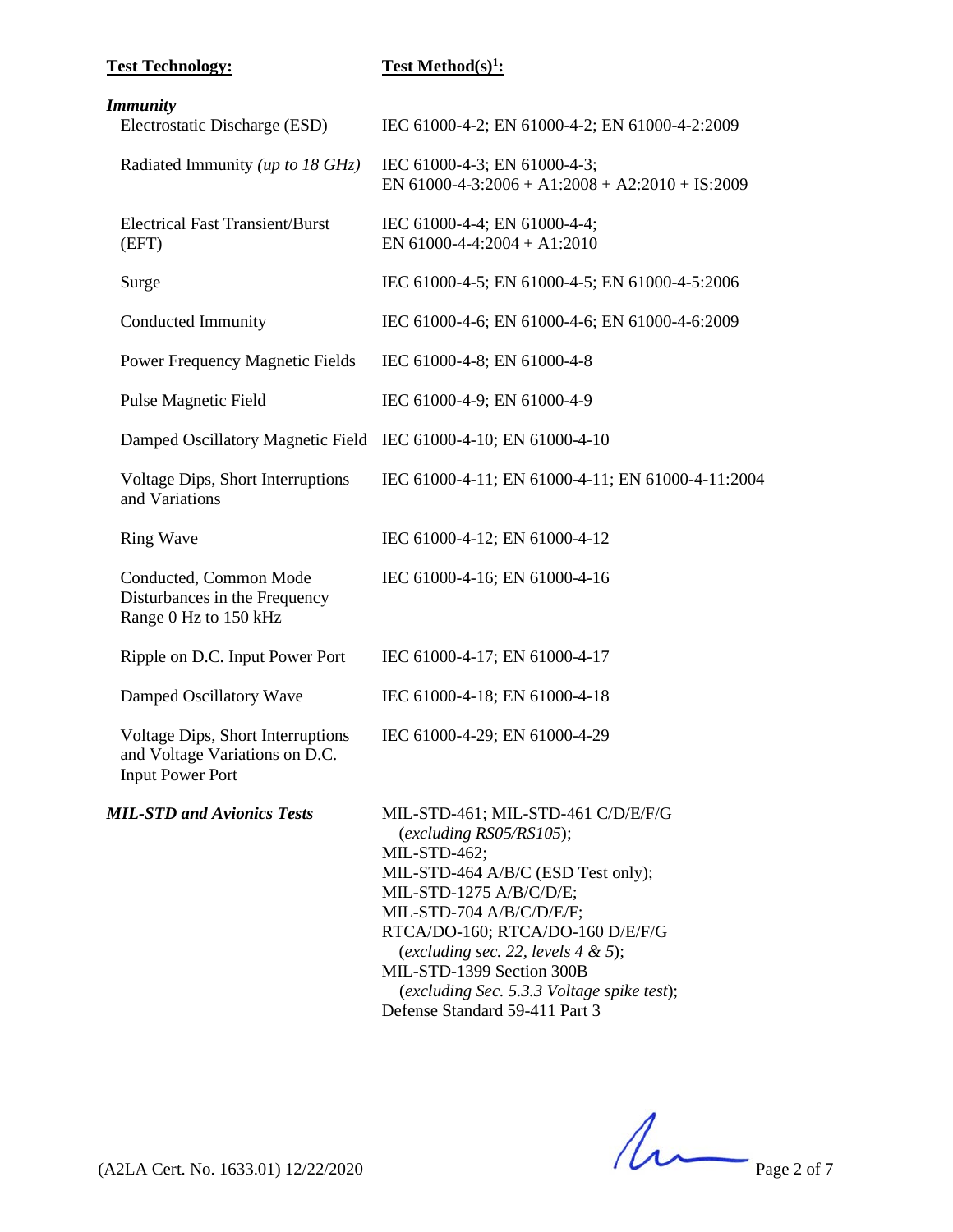**Test Method(s)<sup>1</sup>:** 

| 47 CFR, FCC Part 15 C, ANSI C63.10-2013                                                                                                                                                                                                                                                                                                                                                                                                                                                                                                                                                                                                                                        |
|--------------------------------------------------------------------------------------------------------------------------------------------------------------------------------------------------------------------------------------------------------------------------------------------------------------------------------------------------------------------------------------------------------------------------------------------------------------------------------------------------------------------------------------------------------------------------------------------------------------------------------------------------------------------------------|
| FCC Part 15, Subpart E; FCC Guidance KDB Publication<br>789033; ANSI C63.10-2013                                                                                                                                                                                                                                                                                                                                                                                                                                                                                                                                                                                               |
|                                                                                                                                                                                                                                                                                                                                                                                                                                                                                                                                                                                                                                                                                |
| 47 CFR FCC Part 22 (cellular), Part 24, Part 25 (below 3 GHz),<br>Part 27; FCC Guidance KDB Publication 971168;<br>ANSI C63.26-2015; ANSI/TIA-603-E-2016                                                                                                                                                                                                                                                                                                                                                                                                                                                                                                                       |
| 47 CFR FCC Part 22 (non-cellular), Part 90 (below 3 GHz), Part<br>95, Part 97 (below 3 GHz), Part 101 (below 3 GHz);<br>ANSI C63.26-2015; ANSI/TIA-603-E-2016                                                                                                                                                                                                                                                                                                                                                                                                                                                                                                                  |
| 47 CFR FCC Part 20; ANSI C63.26-2015;<br>FCC Guidance KDB Publication 935210 D03, D04 and<br>D <sub>05</sub>                                                                                                                                                                                                                                                                                                                                                                                                                                                                                                                                                                   |
|                                                                                                                                                                                                                                                                                                                                                                                                                                                                                                                                                                                                                                                                                |
| AS/NZS 4268; AS/NZS 4771; AS/CA S042.4_2015                                                                                                                                                                                                                                                                                                                                                                                                                                                                                                                                                                                                                                    |
| RSS-GEN; RSS-119; RSS-123; RSS-125; RSS-130;<br>RSS-131; RSS-132; RSS-133; RSS-139; RSS-193; RSS-195;<br>RSS-199; RSS-210; RSS-220; RSS-247; RSS-310                                                                                                                                                                                                                                                                                                                                                                                                                                                                                                                           |
| ETSI EN 300 220-1; ETSI EN 300 220-2;<br>ETSI EN 300 330-1; ETSI EN 300 330-2;<br>ETSI EN 303 447;<br>ETSI EN 300 440-1; ETSI EN 300 440-2; ETSI EN 300 440;<br>ETSI EN 300 328; ETSI EN 303 413;<br>ETSI EN 300 487; ETSI EN 300 827; ETSI EN 300 385;<br>ETSI EN 302 065; ETSI EN 302 065 V1.1.1:2008;<br>ETSI EN 301 428; ETSI EN 301 443;<br>ETSI EN 301 357-1; ETSI EN 301 357-2;<br>ETSI EN 301 511; ETSI EN 301 502;<br>ETSI EN 301 893;<br>ETSI EN 302 544-1; ETSI EN 302 544-2;<br>ETSI EN 303 609;<br>ETSI EN 301 908-1; ETSI EN 301 908-2; ETSI EN 301 908-3;<br>ETSI EN 301 908-4; ETSI EN 301 908-5; ETSI EN 301 908-6;<br>ETSI EN 301 908-7; ETSI EN 301 908-11; |
| ETSI EN 301 908-12; ETSI EN 301 908-13;<br>ESTI EN 301 981-15;<br>ETSI EN 302 217-1; ETSI EN 302 217-2-1;<br>ETSI EN 302 217-2-2;<br>ETSI EN 302 291-1; ETSI EN 302 291-2;<br>ETSI EN 300 113-1; ETSI EN 300 113-2;<br>ETSI EN 201 468; ETSI TS 136106;<br>EN 62479                                                                                                                                                                                                                                                                                                                                                                                                            |
|                                                                                                                                                                                                                                                                                                                                                                                                                                                                                                                                                                                                                                                                                |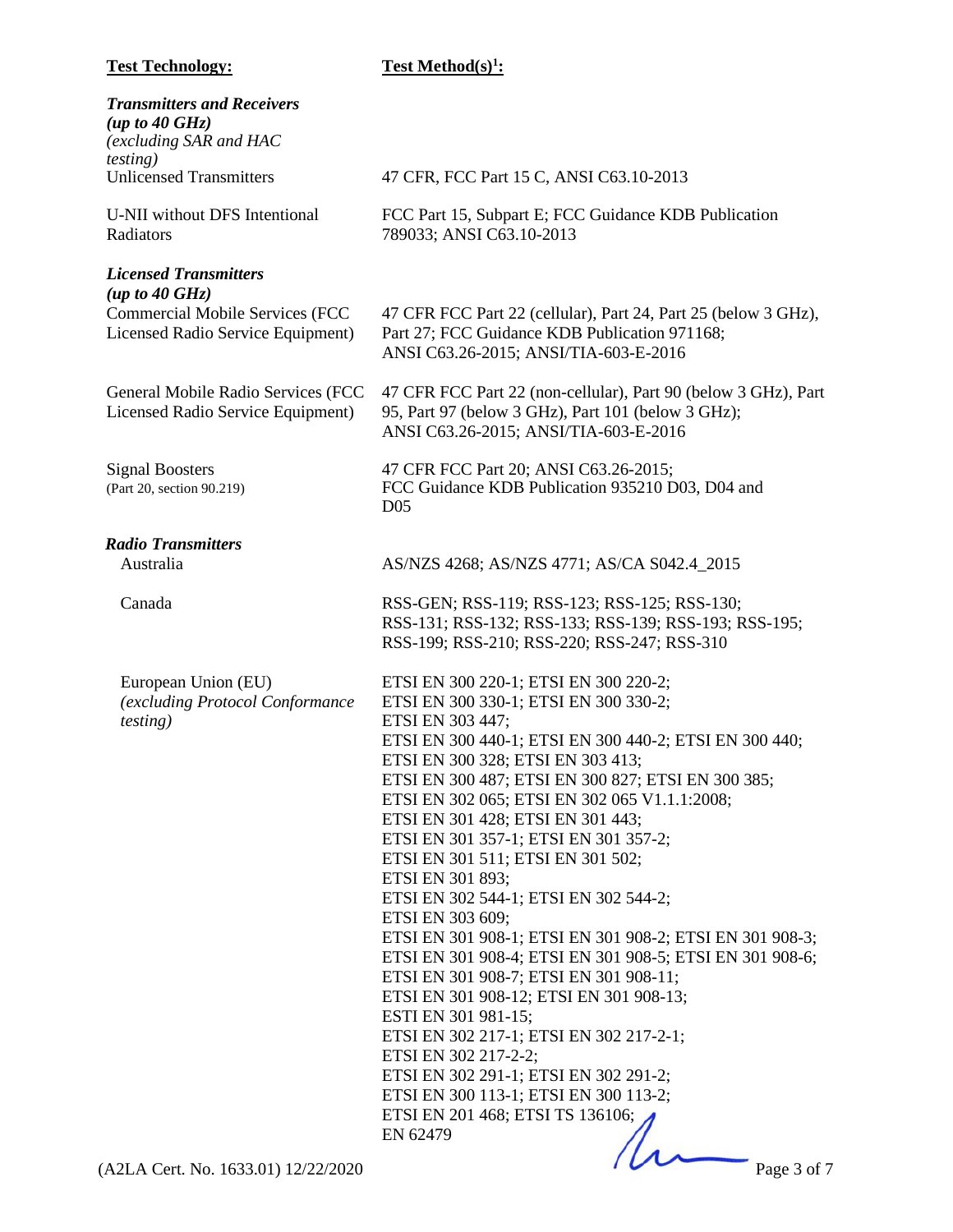**Test Method(s)<sup>1</sup>:** 

| <b>Automotive (ESA) Tests</b> |  |  |
|-------------------------------|--|--|
|-------------------------------|--|--|

| <b>Conducted Emissions</b>                                                                                       | CISPR 25 (2002, 2008), sections 6.2 and 6.3;<br>GMW3097, section 3.3.2                                                                                                                                                                                                                                                                                                                              |
|------------------------------------------------------------------------------------------------------------------|-----------------------------------------------------------------------------------------------------------------------------------------------------------------------------------------------------------------------------------------------------------------------------------------------------------------------------------------------------------------------------------------------------|
| <b>Radiated Emissions</b><br>(ALSE Method)                                                                       | CISPR 25 (2002, 2008), section 6.4;<br>GMW3097, section 3.3.1                                                                                                                                                                                                                                                                                                                                       |
| <b>Magnetic Field Emissions</b>                                                                                  | GMW3097, section 3.3.3                                                                                                                                                                                                                                                                                                                                                                              |
| <b>Electrical Transient Conduction</b><br>Along Supply Lines                                                     | ISO 7637-2 (2004, 2011);<br>GMW3097, sections 3.5.3 to 3.5.6                                                                                                                                                                                                                                                                                                                                        |
| <b>Electrical Transient Transmission</b><br>by Capacitive and Inductive<br>Coupling (Other Than Supply<br>Lines) | ISO 7637-3 (2007);<br>GMW3097, sections 3.5.3 to 3.5.6                                                                                                                                                                                                                                                                                                                                              |
| <b>Bulk Current Injection (BCI)</b><br>(Substitution and Closed-Loop<br>Methods)                                 | ISO 11452-4 (2005, 2011 [excluding section 6.2]);<br>GMW3097, section 3.4.1                                                                                                                                                                                                                                                                                                                         |
| Electrostatic Discharge (ESD)                                                                                    | ISO 10605<br>$(2001$ [excluding section 6], 2008 [excluding section 10]);<br>GMW3097, sections 3.6.1 to 3.6.3                                                                                                                                                                                                                                                                                       |
| Radiated Immunity                                                                                                | ISO 11452-2 (2004);<br>GMW3097, section 3.4.2                                                                                                                                                                                                                                                                                                                                                       |
| <b>Magnetic Field Immunity</b>                                                                                   | ISO 11452-8 (2007); GMW3097, section 3.4.4                                                                                                                                                                                                                                                                                                                                                          |
| Generic Automotive Product<br><b>Specific Tests</b>                                                              | ISO 11452-2; ISO 11452-4;<br>ISO 16750-1; ISO 16750-2;                                                                                                                                                                                                                                                                                                                                              |
|                                                                                                                  | SAE J1113-2; SAE J1113-3; SAE J1113-4; SAE J1113-11;<br>SAE J1113-12; SAE J1113-13; SAE J1113-21;<br>SAE J1113-22; SAE J1113-41; SAE J1113-42;<br>GMW3097; GMW3172;<br>CISPR $25$ ;<br>European Commission Directive 2004/104/EC;<br>United Nations E/ECE/324;<br>E/ECE/TRANS/505<br>Addendum 9/Rev.4 Regulation No. 10<br>E/ECE/324;<br>E/ECE/TRANS/505<br>Regulation No. 116;<br>BS EN 50498:2010 |

 $(A2LA$  Cert. No. 1633.01) 12/22/2020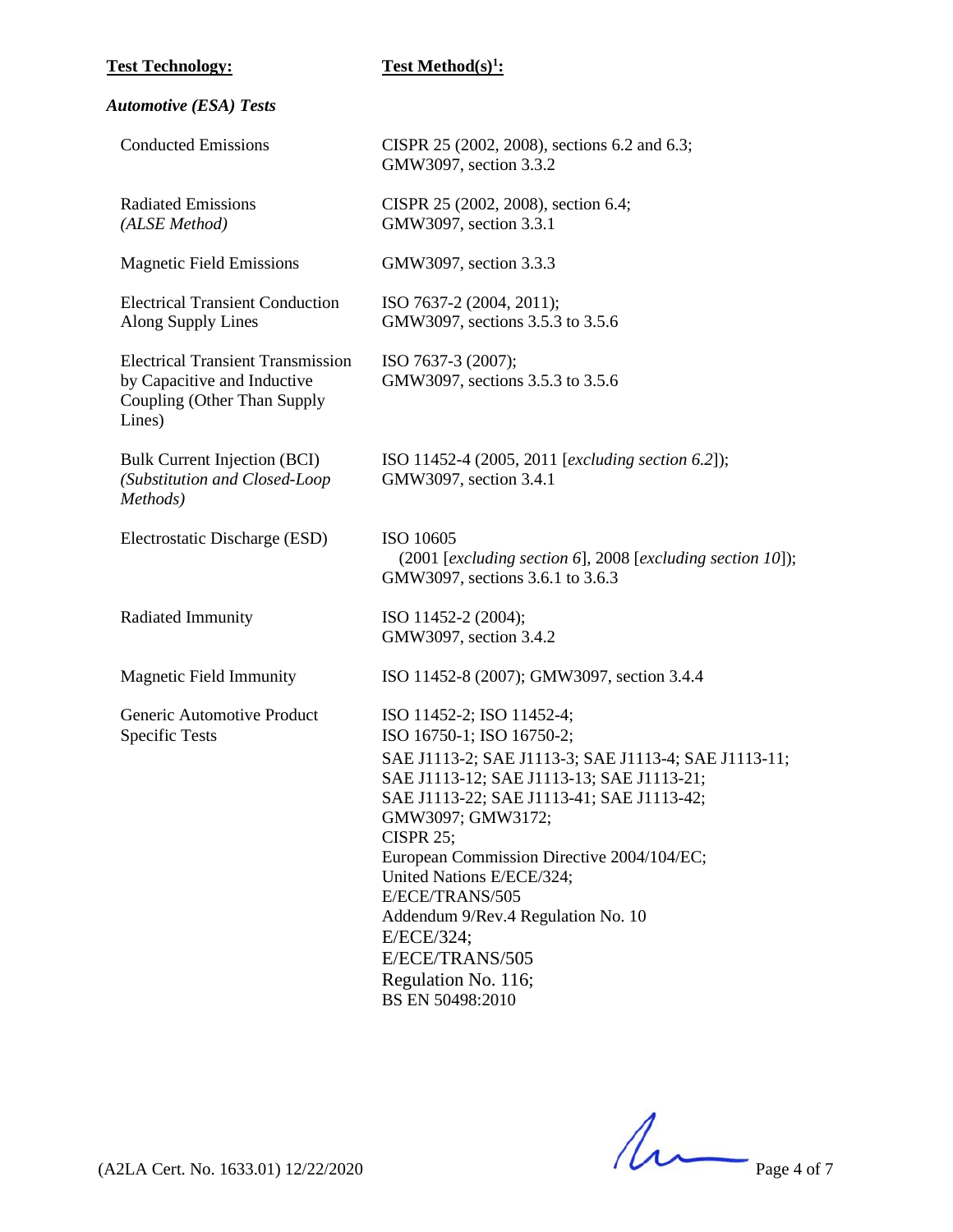# **Test Method(s)<sup>1</sup>:**

| <b>Electrical Product Safety Tests</b>                                                                                                                                                                                                                 |                                                                                                                                                                                                                                                                                                                                                                                                                                                                                                                                                                                                                                                                                                                                                                  |
|--------------------------------------------------------------------------------------------------------------------------------------------------------------------------------------------------------------------------------------------------------|------------------------------------------------------------------------------------------------------------------------------------------------------------------------------------------------------------------------------------------------------------------------------------------------------------------------------------------------------------------------------------------------------------------------------------------------------------------------------------------------------------------------------------------------------------------------------------------------------------------------------------------------------------------------------------------------------------------------------------------------------------------|
| <b>OFF</b><br>(office equipment and audio/video)<br>(excluding ionizing radiation, UV<br>radiation, light emitting diodes<br>(LED's), external flexible cord,<br>strength of picture tubes and<br>protections against effects of<br><i>implosion</i> ) | IEC 60950-1; IEC 60950-1:2005 + A1:2009 + A2:2013;<br>EN 60950-1; EN 60950-1:2006 + A1:2010 + A2:2013;<br>UL 60950-1; CAN/CSA-C22.2 No. 60950-1;<br>CAN/CSA-C22.2 No. 60950-1-07 (2 <sup>nd</sup> Ed.);<br>UL 60950-1:2007 R12.11; UL 60950-1:2007 R10.14;<br>CAN/CSA-C22.2 No. 60950-1-07 + A1;<br>CAN/CSA-C22.2 No. 60950-1-07 + A1:2011 + A2:2014<br>SI 60950-1 Part 1; AS/NZS 60950.1; AS/NZS 60950.1:2011;<br>AS/NZS 60950.1:2011 + A1;<br>EN 60950-21; IEC 60950-21; UL 60950-21;<br>EN 60950-22; IEC 60950-22; UL 60950-22;<br>EN 62368-1; EN 62368-1:2014;<br>IEC 62368-1; IEC 62368-1:2014;<br>UL 62368-1; UL 62368-1:2014;<br>CAN/CSA-C22.2 NO. 62368-1;<br>CAN/CSA-C22.2 NO. 62368-1-14;<br>EN 60065; IEC 60065;<br>UL 60065; CAN/CSA-C22.2 NO. 60065 |
| MEAS (measuring devices)<br>(excluding tracking index,<br>ionizing radiation, ultrasonic<br>pressure, high vacuum devices)                                                                                                                             | EN 61010-1; IEC 61010-1;<br>UL 61010-1; CAN/CSA 61010-1                                                                                                                                                                                                                                                                                                                                                                                                                                                                                                                                                                                                                                                                                                          |
| <b>HOUS</b><br>(household and similar electrical<br>appliances)<br>(excluding oxygen bomb test,<br>cord reel test)                                                                                                                                     | EN 60335-1; IEC 60335-1; EN 60335-2-23; IEC 60335-2-23;<br>EN 60335-2-27;<br>IEC 60335-2-27; EN 60335-2-32; IEC 60335-2-32;                                                                                                                                                                                                                                                                                                                                                                                                                                                                                                                                                                                                                                      |
| MISC (miscellaneous)                                                                                                                                                                                                                                   | EN 60825-1; EN 60825-1:2007;<br>IEC 60825-1; IEC 60825-1:2008 (2 <sup>nd</sup> Ed.);<br>EN 60825-2; EN 60825-2:2004 + A1:2007;<br>IEC 60825-2; IEC 60825-2:2004 + A1:2006;<br>IEC 60529; EN 60529;<br>EN 60939-1; IEC 60939-1;<br>EN 60939-2; IEC 60939-2;<br>EN 60939-3; IEC 60939-3                                                                                                                                                                                                                                                                                                                                                                                                                                                                            |
| LITE (Lamp Controlgear)                                                                                                                                                                                                                                | EC 61347-1; EN 61347-1;<br>IEC 61347-2-12; EN 61347-2-12;<br>IEC 61347-2-13; EN 61347-2-13                                                                                                                                                                                                                                                                                                                                                                                                                                                                                                                                                                                                                                                                       |
| <b>Adjustable Speed Electrical Power</b><br>Drive Systems                                                                                                                                                                                              | EN 61800-5-1; EN 61800-5-1:2007; IEC 61800-5-1                                                                                                                                                                                                                                                                                                                                                                                                                                                                                                                                                                                                                                                                                                                   |
| <b>Electrical Relays</b>                                                                                                                                                                                                                               | IEC 60255-5<br>(clearance, creepage distance, solid insulation and<br>dielectric test)                                                                                                                                                                                                                                                                                                                                                                                                                                                                                                                                                                                                                                                                           |
| Power & Energy                                                                                                                                                                                                                                         | IEEE 1613 (dielectric test)                                                                                                                                                                                                                                                                                                                                                                                                                                                                                                                                                                                                                                                                                                                                      |
| Photovoltaic Power Conversion                                                                                                                                                                                                                          | IEC 62109-1                                                                                                                                                                                                                                                                                                                                                                                                                                                                                                                                                                                                                                                                                                                                                      |

(A2LA Cert. No. 1633.01) 12/22/2020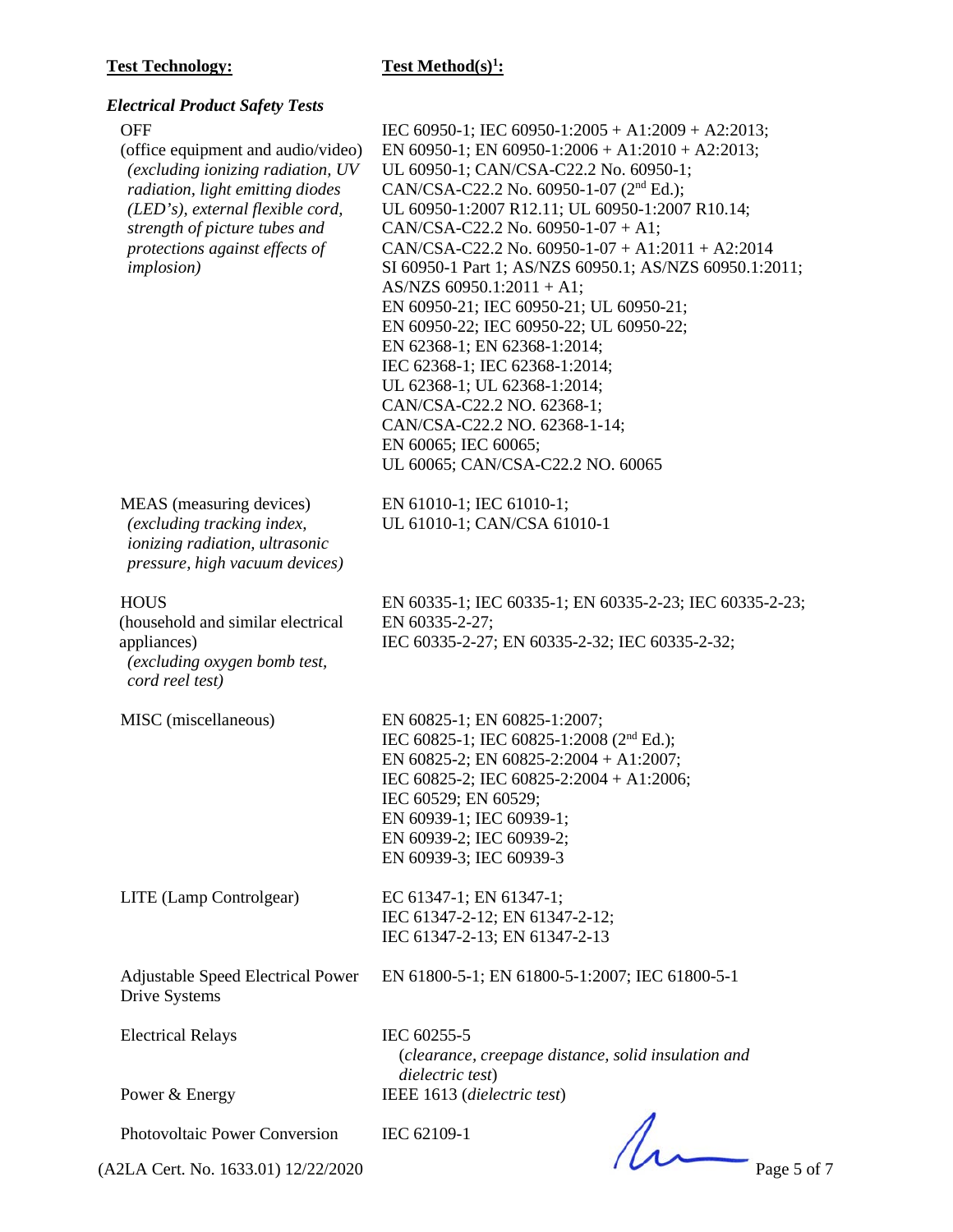*Generic/Product Family/ Product Specific Standards*

#### **Test Method(s)<sup>1</sup>:**

EN 61000-6-1; IEC 61000-6-1; AS/NZS 61000.6.1; EN 61000-6-2; IEC 61000-6-2; AS/NZS 61000.6.2; EN 61000-6-3; IEC 61000-6-3; AS/NZS 61000.6.3; EN 61000-6-4; IEC 61000-6-4; AS/NZS 61000.6.4; CISPR 14-2; EN 55014-2; CISPR 24; EN 55024; AS/NZS CISPR 24:2002; IS 961, P. 6.2; CISPR 35; EN 55035; AS/NZS CISPR 35; KN35; AS/NZS 4252.1; EN 50083-2; IEC 61204-3; EN 61204-3; IEC 61326-1; EN 61326-1; IEC 61326-2-1; EN 61326-2-1; IEC 61326-2-2; EN 61326-2-2; IEC 61326-2-3; EN 61326-2-3; IEC 61326-2-5; EN 61326-2-5; IEC 61326-3-1; EN 61326-3-1; IEC 61326-3-2; EN 61326-3-2; EN 50121-4; EN 50121-3-2; EN 50155; EN 50130-4; IEC 60945; EN 60945; EN 55103-2; IEC 60255-22-1; IEC 60255-22-3; IEC 60255-22-4; IEC 62236-4; IEC 60255-22-7; IEC 62040-2; IEC 62052-11 (sections 7.3,7.5 only); IEC 60092-504 (sections: 4a,4b,13,14,15,16,17,18,19,20 only); IEC 60092-504 (Test # 4a,4b,13,14,15,16,17,18,19,20 only); EN 50270 (*excluding the use of toxic or combustible gases*); IEC 50293; EN 50293; IEC 60601-1-2; EN 60601-1-2; BS EN ISO 11608-1:2015 (only sec 10.10); ETSI EN 300 386; ETSI EN 201 468; ETSI EN 301 489-1; ETSI EN 301 489-3; ETSI EN 301 489-4; ETSI EN 301 489-5; ETSI EN 301 489-6; ETSI EN 301 489-7; ETSI EN 301 489-8; ETSI EN 301 489-12; ETSI EN 301 489-14; ETSI EN 301 489-17; ETSI EN 301 489-19; ETSI EN 301 489-22; ETSI EN 301 489-23; ETSI EN 301 489-24; ETSI EN 301 489-25; ETSI EN 301 489-26; ETSI EN 301 489-28; ETSI EN 301 489-32; ETSI EN 301 489-33; ETSI EN 301 489-50; ETSI EN 300132-1; ETSI EN 300132-2; ETSI TR 100283; ITU-T K.17; ITU-T K.20; ITU-T K.21; ITU-T K.44; ITU-T K.45; ITU-T K.54; ANSI/IEEE C37.90.1; IEEE C62.41; IEEE C62.41.1; IEEE C62.41.2; Telcordia GR-1089-CORE; GR-468 Issue 2 (section 3.2.10.2 only); EN 61800-3 ; IEC 61800-3; EN /IEC 60870-2-1; EN/ IEC 61547; EN/IEC 61850-3 (clause 6.7 only); ANSI/IEEE1613 (clauses 4-8 only); ANSI C12.1 (tests # 5, 6, 16, 17, 18, 21, 25, 26, 27, and 28 only); ANSI C12.20 (tests # 5, 6, 16, 17, 18, 21, 25, 26, 27, and 28 only); ANSI N42.17A (sections 6.8, 8.2, 8.3, 8.4 only); DNV2.4 (sections 3.4, 3.5, and 3.14 only); IEC 60532 (section 7.2 only); IEC 60730-1 (clauses 23 and 26 only); SEMI F47·0200; SBC TP76200MP Sec. 7; ANSI T1.315; FTZ 1TR9; VDE 0877 P2; VDE 0877 P3 ; JESD22-A114-B; UL 2231-2, 2nd Ed.:2012 and C22.2 No. 281.2-12, 1st Ed.: (2012): Section 24 only; UL 991 (sections 10,11,12,13,14,15 only); UL 1699B (sections 39, 40, 41, 42 only)

 $(42LA$  Cert. No. 1633.01) 12/22/2020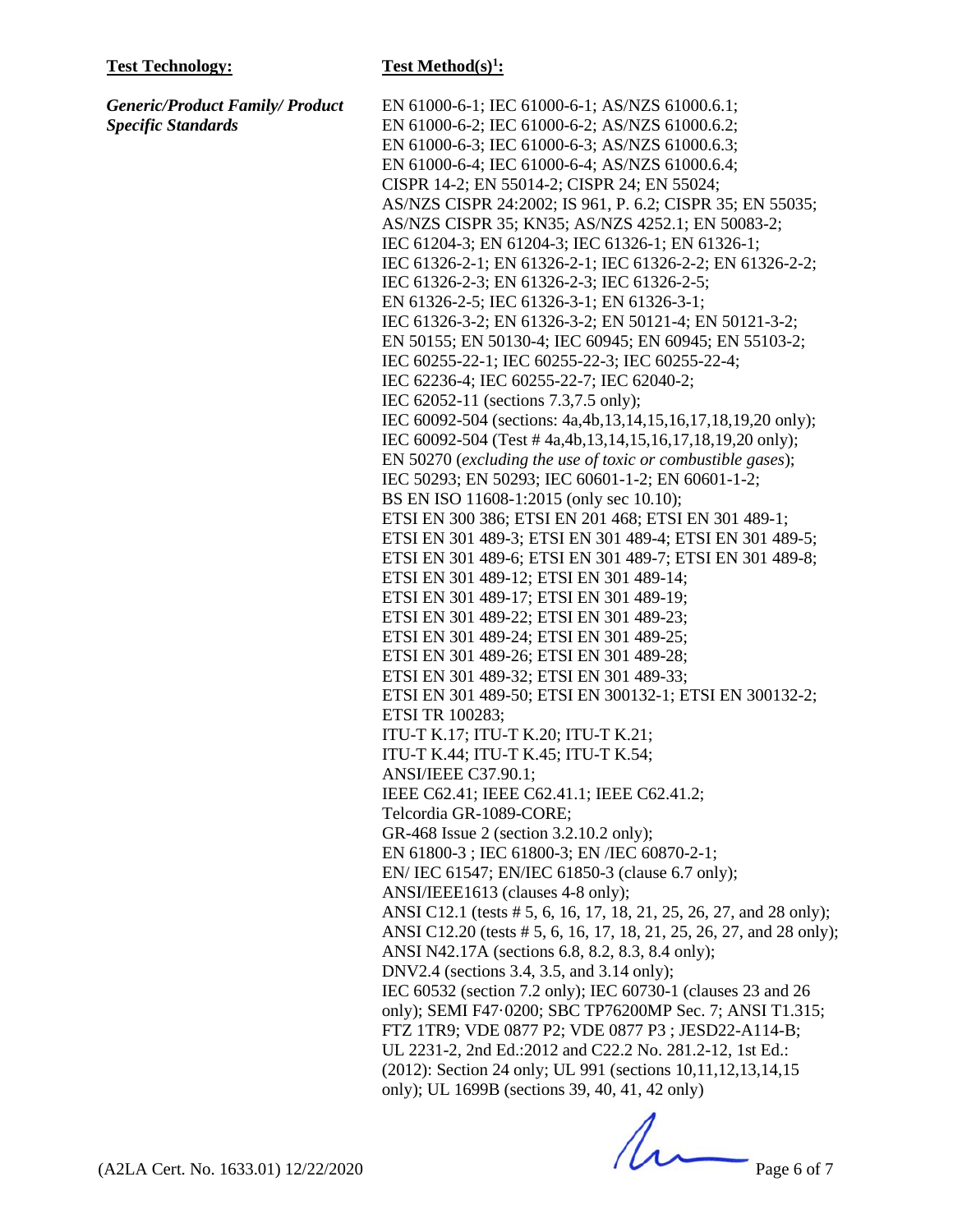#### On the following products or types of products:

Electrical and Electronic Apparatus, Information Technology Equipment (ITE) and Telecommunication Equipment, Scientific and Medical Equipment (ISM), Electrical equipment for Measurements Control and Laboratory use, Laser products, Household and similar Electrical Appliances, Radio Equipment under Article 3.2 of the R&TTE Directive, Automotive Electrical/Electronic Subassembly (ESA).

<sup>1</sup> When the date, revision or edition of a test method standard is not identified on the scope of accreditation, the laboratory is required to be using the current version within one year of the date of publication, per part C., Section 1 of A2LA R101 - General Requirements - Accreditation of ISO-IEC 17025 Laboratories.

| Testing Activities Performed in Support of FCC Certification in Accordance with 47 Code of Federal<br>Regulations and FCC KDB 974614, Appendix A, Table A.1 <sup>2</sup> |                                                                                       |                                          |  |  |
|--------------------------------------------------------------------------------------------------------------------------------------------------------------------------|---------------------------------------------------------------------------------------|------------------------------------------|--|--|
| <b>Rule Subpart/Technology</b>                                                                                                                                           | <b>Test Method</b>                                                                    | <b>Maximum</b><br><b>Frequency</b> (MHz) |  |  |
| <b>Unintentional Radiators</b><br>Part 15B                                                                                                                               | ANSI C63.4:2014                                                                       | 40000                                    |  |  |
| Industrial, Scientific, and Medical Equipment<br>Part 18                                                                                                                 | FCC MP-5 (February 1986)                                                              | 40000                                    |  |  |
| <b>Intentional Radiators</b><br>Part 15C                                                                                                                                 | ANSI C63.10:2013                                                                      | 40000                                    |  |  |
| U-NIII without DFS Intentional Radiators<br>Part 15E                                                                                                                     | ANSI C63.10:2013                                                                      | 40000                                    |  |  |
| <b>Commercial Mobile Services (FCC Licensed)</b><br>Radio Service Equipment)<br>Parts 22 (cellular), 24, 25 (below 3GHz), and<br>27                                      | ANSI/TIA-603-E-2016;<br>ANSI C63.26-2015                                              | 40000                                    |  |  |
| General Mobile Radio Services (FCC<br>Licensed Radio Service Equipment)<br>Parts 22 (non-cellular), 90 (below 3GHz), 95,<br>97 (below 3GHz), and 101 (below 3GHz)        | ANSI/TIA-603-E-2016;<br>ANSI C63.26-2015                                              | 40000                                    |  |  |
| <b>Signal Boosters</b><br>Part 20 (Wideband Consumer Signal<br>Boosters, Provider-specific signal boosters,<br>and Industrial Signal Boosters)                           | ANSI C63.26-2015;<br>FCC KDB 935210 D03;<br>FCC KDB 935210 D04;<br>FCC KDB 935210 D05 | 40000                                    |  |  |

Testing Activities Performed in Support of FCC Certification in Accordance with 47 Code of Federal

<sup>2</sup> Accreditation does not imply acceptance to the FCC equipment authorization program. Please see the FCC website (https://apps.fcc.gov/oetcf/eas/) for a listing of FCC approved laboratories.

 $(42LA$  Cert. No. 1633.01) 12/22/2020